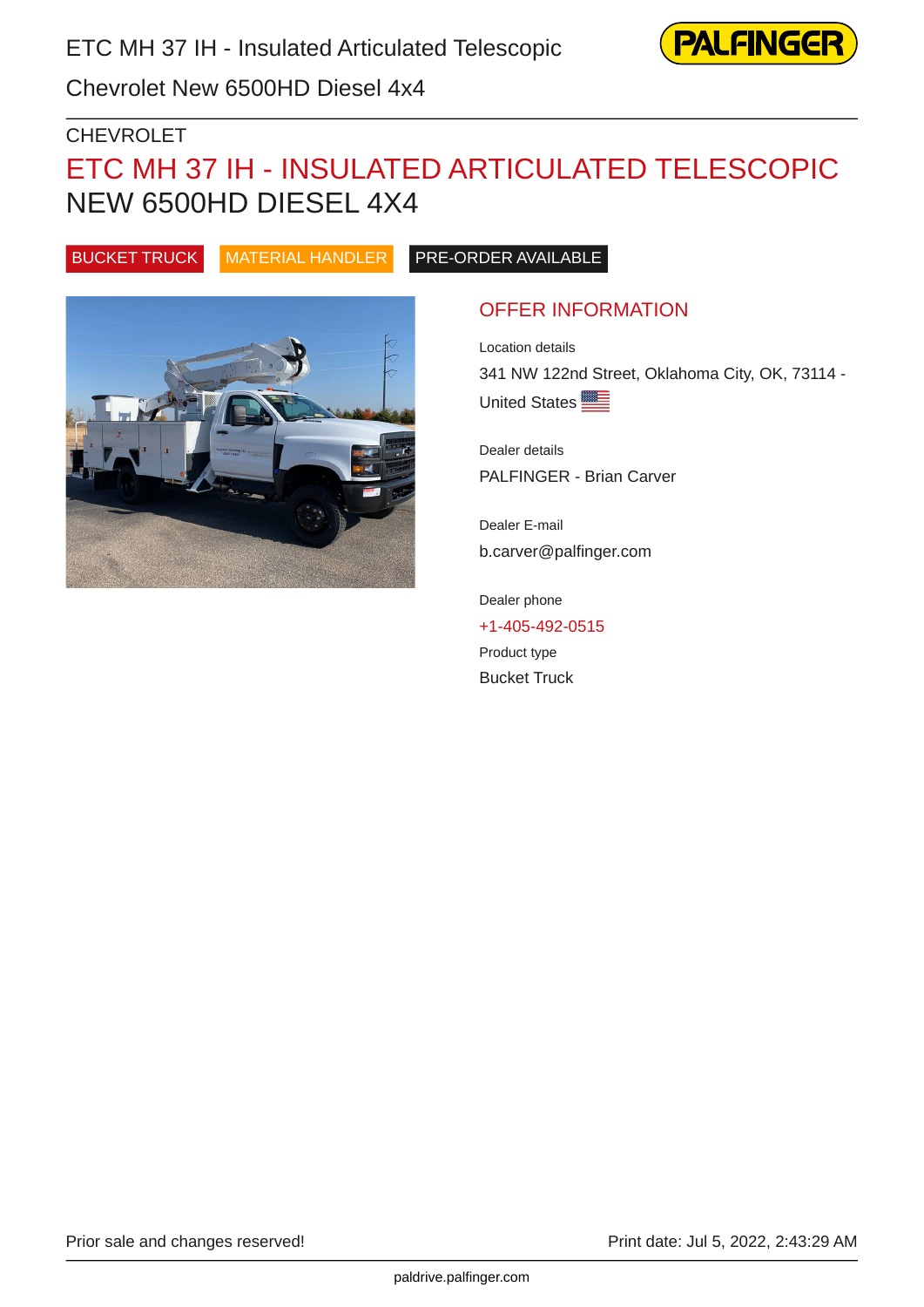### Chevrolet New 6500HD Diesel 4x4



### AERIAL UNIT DETAILS

- 42 ft Working Height
- 27'-5" ft Side Reach
- Insulated Boom
- Articulated-Telescopic
- Full Hydraulics Controls
- 180 Degree Platform Rotator
- 24 x 30 Platform
- Hydraulic Jib Winch

### BODY DETAILS

- PALFINGER Steel Service Bed
- 132 in Length + 36 in Tail shelf
- 60 Galvanneal Steel material
- Stainless Latches
- Master lock system for all doors
- LED Lighting
- Non Skid coating on walking surfaces
- CS Tail shelf Side Entry

### CHASSIS DETAILS

- New Chevrolet 6500 HD
- Duramax 6.6L Turbo-Diesel V8
- Automatic Transmission
- 4x4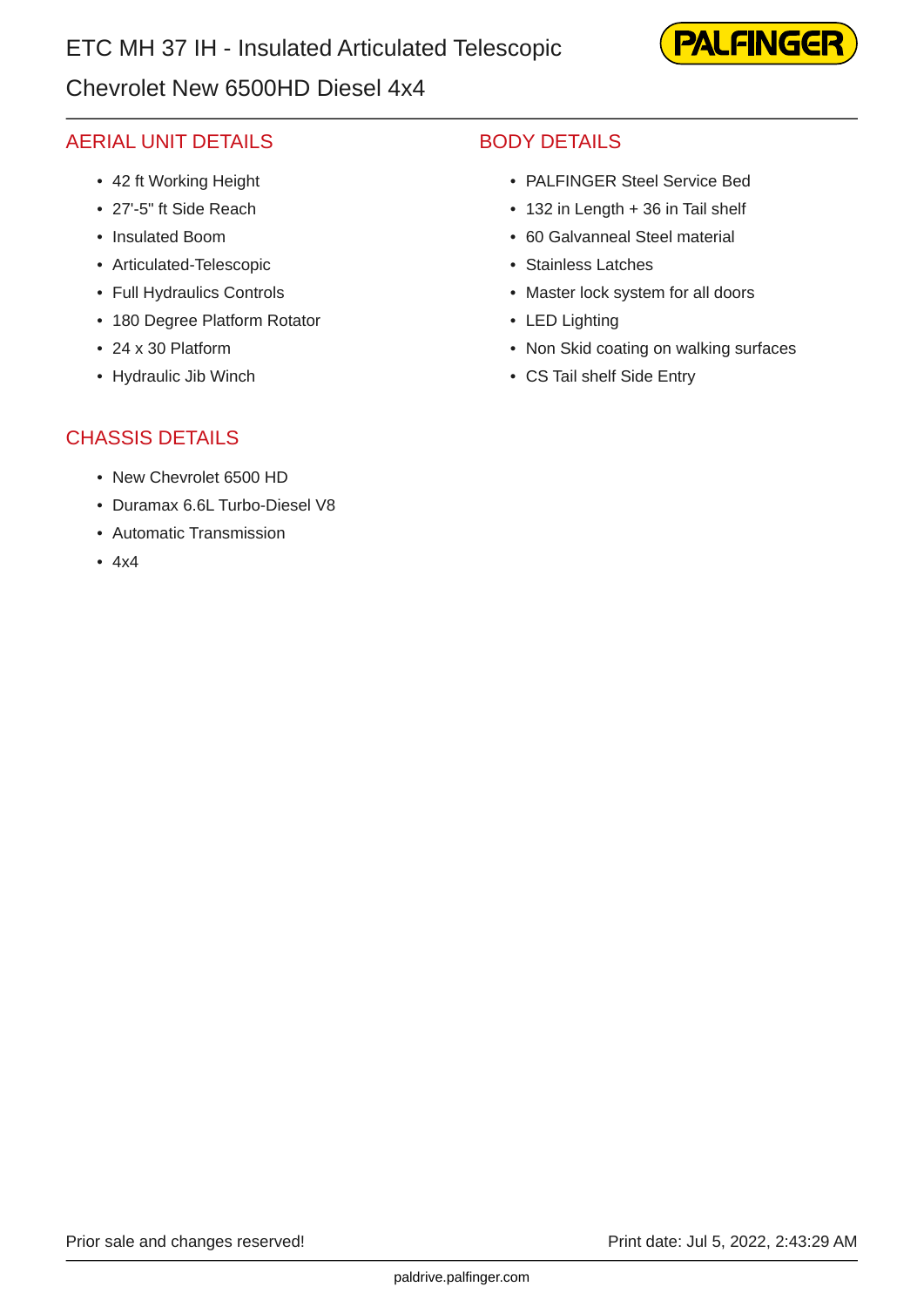# **ETC MH 37 IH** ARTICULATED / TELESCOPIC

# **INSULATED MATERIAL HANDLING**



## INSULATED VERSATILITY

The ETC37MH is a versatile insulated unit that is well suited to those customers in need of an aerial unit that can offer powerful capabilities. With an articulating and telescoping aerial lift that reaches a height of 37' to the bottom of the bucket, this unit has a standard option continuous rotation allowing for unrestricted rotation. This model also offers material handling capabilities with a hydraulic winch and a 5' jib that can lift up to 1,000 lbs. utilizing the full 27 ft - 5 in. of hydraulic reach.